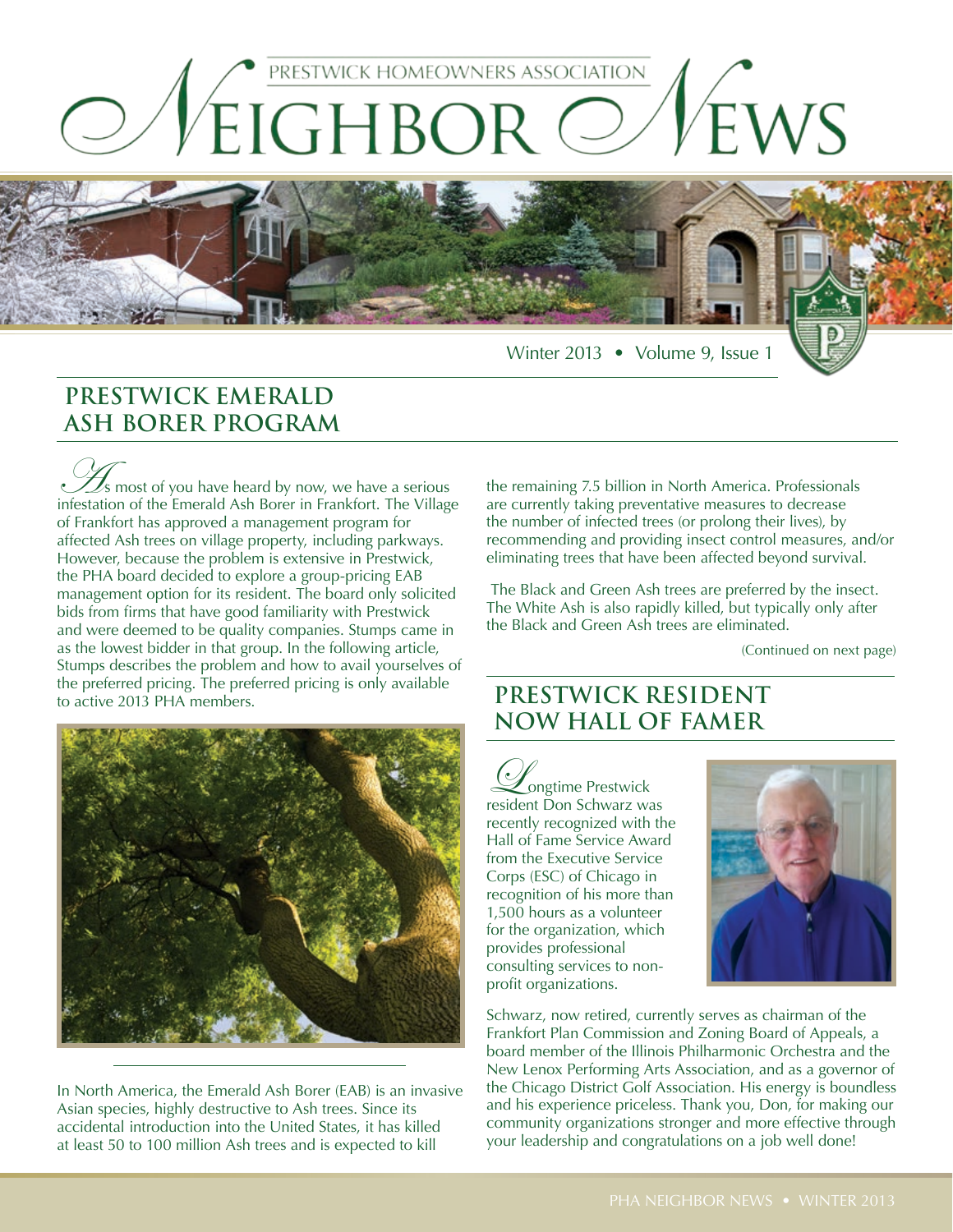# **PRESTWICK EMERALD ASH BORER PROGRAM**

#### (Continued from front page)

### **What to look for:**

 The adult beetle is dark metallic green and bullet shaped. The body is narrow and elongated, and the head is flat with black eyes. The eggs are deposited by the female individually or in groups on the bark



along the trunk and portions of the major branches. Eggs are laid in areas where the bark is rough and between bark layers or in bark crevices. The eggs hatch after about 2 weeks. Newly hatched larvae bore through the bark to the phloem and outer layer of new sapwood, where they feed until the weather gets too cold in the fall. As they feed, the larvae create long serpentine galleries filled with frass (discharge), which enlarge in width as they grow.

Visible signs of infestation will be minimal within the first one to two years. By the third year of infestation the tree will show significant dieback. By year four, the tree, in most cases, will be dead. The fifth year after original infestation, the tree will start to dry out. This may cause excessive deadwood and hazardous conditions, as the trees itself begins to deteriorate and weaken. It is common for all Ash trees in a single neighborhood to die at the same time.

### **How we can help!**

 Due to the vastness of the Prestwick area, we are offering discounted rates for services on Ash trees. These services would include preventative maintenance and/or removal of infested Ash trees. The "group project rate" would be offered to residents who wish to participate as a group. To participate, residents must contact Stump's Tree Care, and each property will be recorded for inspection.

These requests must be received no later than Monday, April 15, 2013. At this time, our tree care professional(s) will begin property inspections, free of charge, followed by individual recommendations. If you are uncertain of the species of trees on your property, Stump's will visit your property to identify them free of charge. Upon completion of the inspections, Stump's Tree Care will categorize the recommended services and submit individual proposals. Please be advised, this project is for Ash tree-related services only. Thank you for your time and attention to this matter, as Stump's Tree Care is dedicated to assisting homeowners with their concerns. Please use the reference list provided below to contact our representatives.

### **ASH TREE REMOVAL PRICING**

**1** Tree will be cut down to ground level with resulting debris cleaned up and hauled away.

**\$20.00** per diameter inch for front yard trees. \*Must be equipment accessible.

**\$24.00** per diameter inch for backyard trees.

2 Grind resulting stumps 8-10" below grade where possible. Mulch will be left on site.

**\$5.00** per inch for backyard stumps.

**\$4.00** per inch for front yard stumps.

3 Mauget injection for EAB management in Ash trees. Treatment last 1 season.

**\$10.00** per diameter inch

NOTE: Trees in especially difficult locations or dangerous situations will need to be assessed and provided pricing may not be honored.

**PHONE** (815) 723-3100 **FAX** (815) 722-7491 **EMAIL** stumpstreeservice@sbcglobal.net **WEBSITE** stumpstree.com

## **WINTER BEAUTIFICATION WINNERS**

C**ongratulations to Leo & Anne Michuda and Jerry & Karen Vrshek who were recognized by the Village of Frankfort for their homes' seasonal winter decorations.**

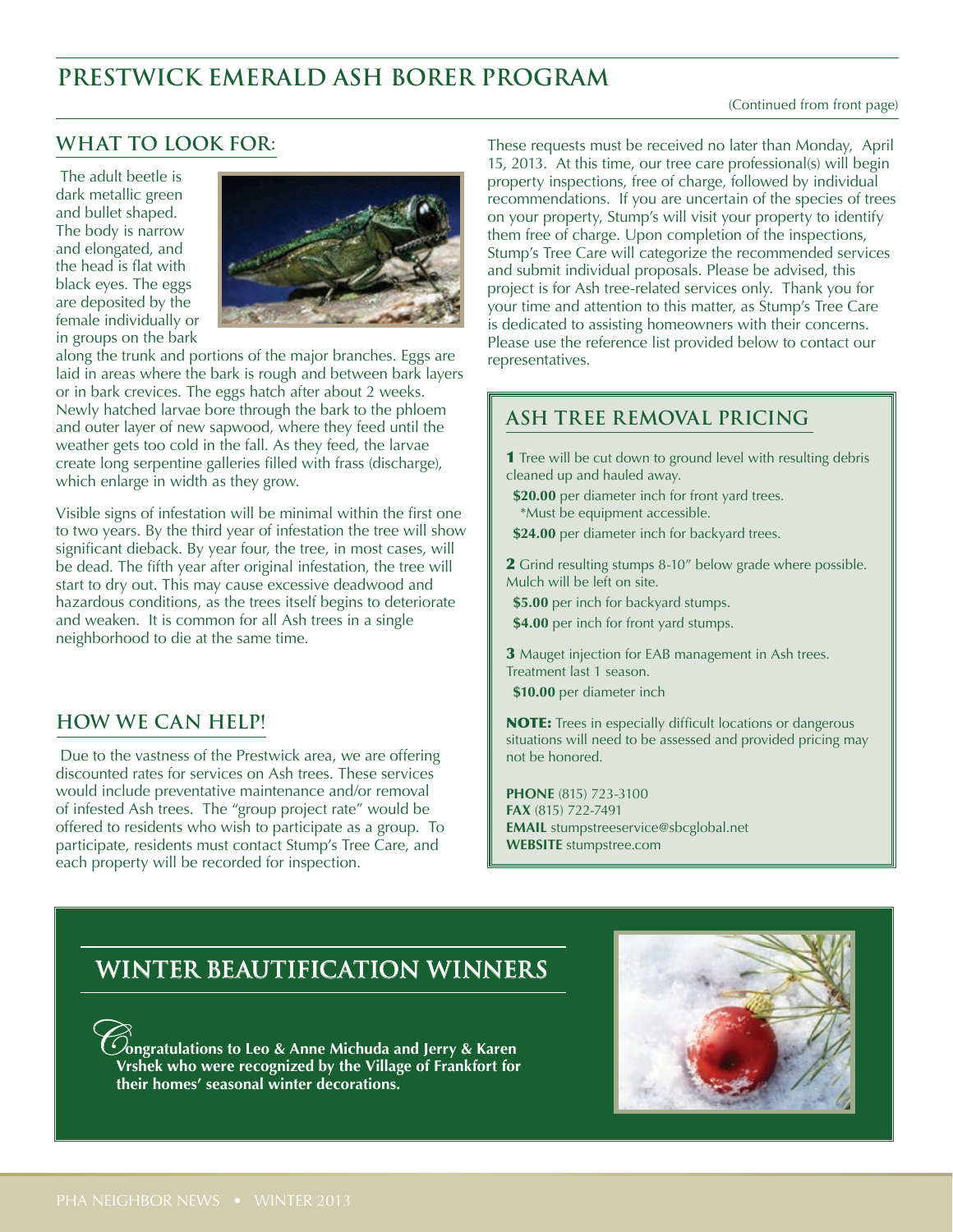### **ACTIVE ASSOCIATION PRESERVES AND PROMOTES PRESTWICK**

There is so much to love about living in Prestwick: the winding streets that reveal the diversity of our homes and properties, the green natural setting that most of us can enjoy just looking out our windows, the limited traffic because our streets do not provide passage to other neighborhoods or roadways, the infusion of new owners who are remodeling and updating their homes. There is all that and so much more. Frankfort is a wonderful place to live and Prestwick is still a coveted address in the village.

With 500 homes and condominiums in Prestwick, we must band together to maintain the beauty of our neighborhoods and the values of our homes. The Prestwick Homeowners Association was formed to do precisely that. In 2012, PHA continued to monitor the EJ&E/CN Railroad, the maintenance of the Sauk Trail Dam, and the progress of the Harlem Road construction project. Our entrances were maintained, brightened with seasonal flowers, and decorated for fall and winter. Construction and remodeling projects were held to established standards. Social opportunities were offered like the Independence Day picnic and fireworks. All members received a Prestwick directory, and those who provided an email address received immediate alerts concerning road closures/openings, suspicious solicitations, and other community concerns. This in itself is an invaluable membership benefit.

PHA will continue to perform all these tasks and has some additional plans for 2013. The entrances on Old Sauk Trail will be connected to the village water main and put

on timers. The construction and water usage will be paid by PHA. A preferred price plan for PHA members will be offered to remove diseased Ash trees. This alone could be a large savings that would easily cover the cost of your dues for years to come.

All of this is possible and more with your membership. We are growing stronger and as a result have become more proactive on your behalf. Our annual dues will remain the same and are far less than many area associations. Even better, this investment is visible in the improvements in our neighborhood. Please join when your renewal form for 2013 arrives in the mail. Talk to your neighbors about PHA. Our strength is in our numbers. Your home and your property value is protected and enhanced when we all work together to keep Prestwick a beautiful and prestigious area of Frankfort. For questions or concerns about PHA please contact Membership Chairpersons Brandon Palmer at bap80@aol.com / 815 464-5939 or Judy Snider at judyasnider@comcast.net / 815 464-4436.

Thanking You in Advance,

### **The Prestwick Homeowners Association Board**

Tom Barz, Greg Bird, Tom Kazmierczak, Bill Matevich, Rich Misiorowski, Jim Nolting, Brandon Palmer, Judy Snider, Marc Steinman, Tom Wiese

# **SOCIAL EVENTS SURVEY HIGHLIGHTS**

Thank you to everyone who took time to respond to the survey. We had about a 20% response rate, which is great! The PHA board has reviewed the survey and is in the process of connecting with interested volunteers and pursuing some of the most popular suggestions. Below are a few highlights of the survey:

- •The 4th of July fireworks, whether viewed at home or at the Club's bbq, are an overwhelming favorite of residents and a social activity people want to see continued.
- •Over 50% of respondents are interested in attending a Prestwick Country Club event for a group or reduced PHA rate.
- •Over 50% of respondents are interested in a fall bonfire and hay ride activity.
- •Over 50% of respondents are interested in a cooking/grilling demo with a local chef.



The Prestwick Homeowners Association would like to thank Prestwick resident Bill Kiehl, Chairman of Liberty Creative Solutions, as well as Liberty's CEO Angela Hipelius, for donating staff time and materials for the printing of the PHA newsletter, PHA directory and annual dues mailings. The work is outstanding and the service is even better!

Want to know more about Liberty Creative Solutions? Visit www.LibertyCreativeSolutions.com or call 708.633.7450.